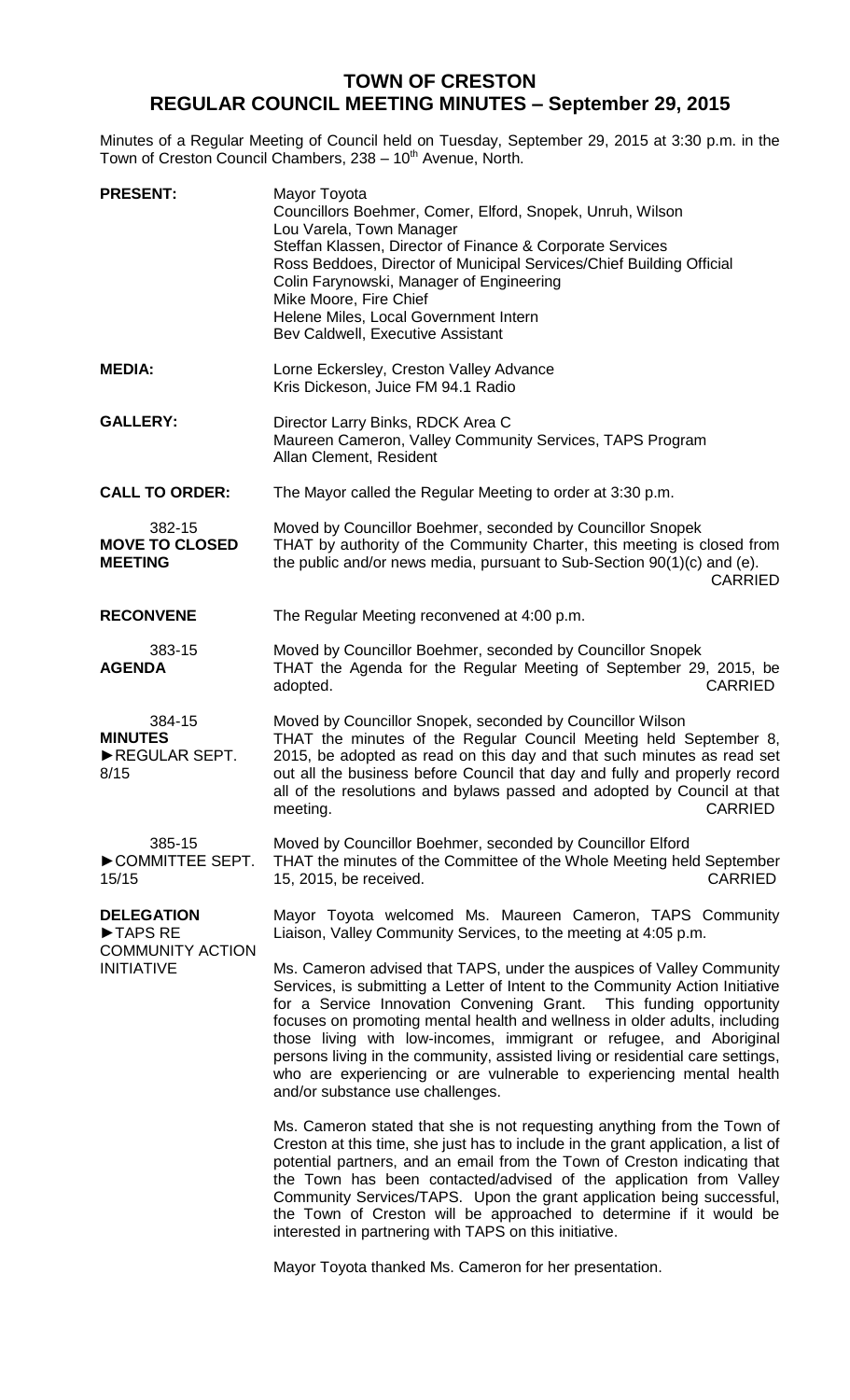| <b>COUNCIL</b><br><b>COMMITTEE</b><br>386-15<br>SEPT. 15/15 MTG<br><b>RECOMMENDATIONS</b><br>INTEGRATED<br>PESTICIDE MGT.                          | Moved by Councillor Snopek, seconded by Councillor Unruh<br>THAT Council Committee Recommendation No. 1 from the September 15,<br>2015 Regular Committee of the Whole Meeting, be adopted as follows:<br><b>RECOMMENDATION NO. 1:</b><br>THAT the verbal report by the Manager of Engineering, regarding a<br>proposed Integrated Pesticide Management Policy for the Town, be<br>received; AND FURTHER, THAT staff bring forward a draft Integrated<br>Pesticide Management Policy for Council's consideration, in the first<br><b>CARRIED</b><br>quarter of 2016.                                                                                                                                                                                                                                                                                                                      |
|----------------------------------------------------------------------------------------------------------------------------------------------------|------------------------------------------------------------------------------------------------------------------------------------------------------------------------------------------------------------------------------------------------------------------------------------------------------------------------------------------------------------------------------------------------------------------------------------------------------------------------------------------------------------------------------------------------------------------------------------------------------------------------------------------------------------------------------------------------------------------------------------------------------------------------------------------------------------------------------------------------------------------------------------------|
| 387-15<br>$\triangleright$ SEPT. 15/15 MTG<br><b>RECOMMENDATIONS</b><br>DEVELOPMENT<br><b>COST CHARGES</b>                                         | Moved by Councillor Unruh, seconded by Councillor Elford<br>THAT Council Committee Recommendation No. 2 from the September 15,<br>2015 Regular Committee of the Whole Meeting, be adopted as follows:<br><b>RECOMMENDATION NO. 2:</b><br>THAT the verbal report by the Manager of Engineering, advising that he<br>will be providing a full presentation to Council members on development<br>cost charges and proposed Development Cost Charge Bylaw No. 1803, at<br>the October 20, 2015 regular Committee of the Whole meeting, be<br>received; AND FURTHER, THAT any member of Council or staff who is<br>interested in meeting with the Manager of Engineering at 12:00 Noon on<br>October 9, 2015 in Council Chambers, for a pre-discussion with respect to<br>development cost charges, is encouraged to do so.<br><b>CARRIED</b>                                                 |
| 388-15<br>▶ SEPT. 15/15 MTG<br><b>RECOMMENDATIONS</b><br>▶ PARKING METERS<br>& PARKING SPACES                                                      | Moved by Councillor Wilson, seconded by Councillor Unruh<br>THAT Council Committee Recommendation No. 3 from the September 15,<br>2015 Regular Committee of the Whole Meeting, be adopted as follows:<br><b>RECOMMENDATION NO. 3:</b><br>THAT the verbal report by the Director of Finance and Corporate Services,<br>regarding options to use parking meters as a donation source for an<br>identified project or charity, be received; AND FURTHER, THAT staff<br>provide a report on the existing Town owned off-street parking stalls that<br>are either currently rented or available for rent, and options for generating<br>revenue, and encouraging local businesses to promote use of those<br>parking stalls for employee parking rather than parking on Town streets.<br><b>CARRIED</b>                                                                                       |
| 389-15<br>$\triangleright$ SEPT. 15/15 MTG<br><b>RECOMMENDATIONS</b><br>DOWNTOWN<br><b>REVITALIZATION</b><br><b>SPECIFIED AREA</b><br><b>BYLAW</b> | Moved by Councillor Snopek, seconded by Councillor Elford<br>THAT Council Committee Recommendation No. 4 from the September 15,<br>2015 Regular Committee of the Whole Meeting, be adopted as follows:<br><b>RECOMMENDATION NO. 4:</b><br>THAT the verbal report from the Director of Municipal Services, regarding<br>requirements for new development in the downtown core, to either provide<br>required off-street parking for new development, or to pay a 'cash-in-lieu'<br>fee per parking space not provided, be received; AND FURTHER, THAT<br>staff bring forward for Council's consideration, a draft amendment to<br>Zoning Bylaw No. 1123 which would continue to require new development<br>in the downtown core to provide off-street parking spaces for that<br>development, or pay the required 'cash-in-lieu' fee per parking space not<br><b>CARRIED</b><br>provided. |
| 390-15<br>▶ SEPT. 15/15 MTG<br><b>RECOMMENDATIONS</b><br>COVER FOR TOWN<br><b>FLOAT</b>                                                            | Moved by Councillor Elford, seconded by Councillor Wilson<br>THAT Council Committee Recommendation No. 5 from the September 15,<br>2015 Regular Committee of the Whole Meeting, be adopted as follows:<br><b>RECOMMENDATION NO. 5:</b><br>THAT staff is authorized to work within the existing Public Works and Float<br>budgets to purchase two used shipping containers and construct a roof<br>over the two containers at the Town Shop, to provide necessary storage<br>for Public Works and a cover for the Town float; AND FURTHER, THAT<br>should there not be sufficient funds in the 2015 budget to allocate to this<br>project, staff bring forward a recommendation for an amendment to the<br>2015 budget to accommodate the cost of this project.<br><b>CARRIED</b>                                                                                                         |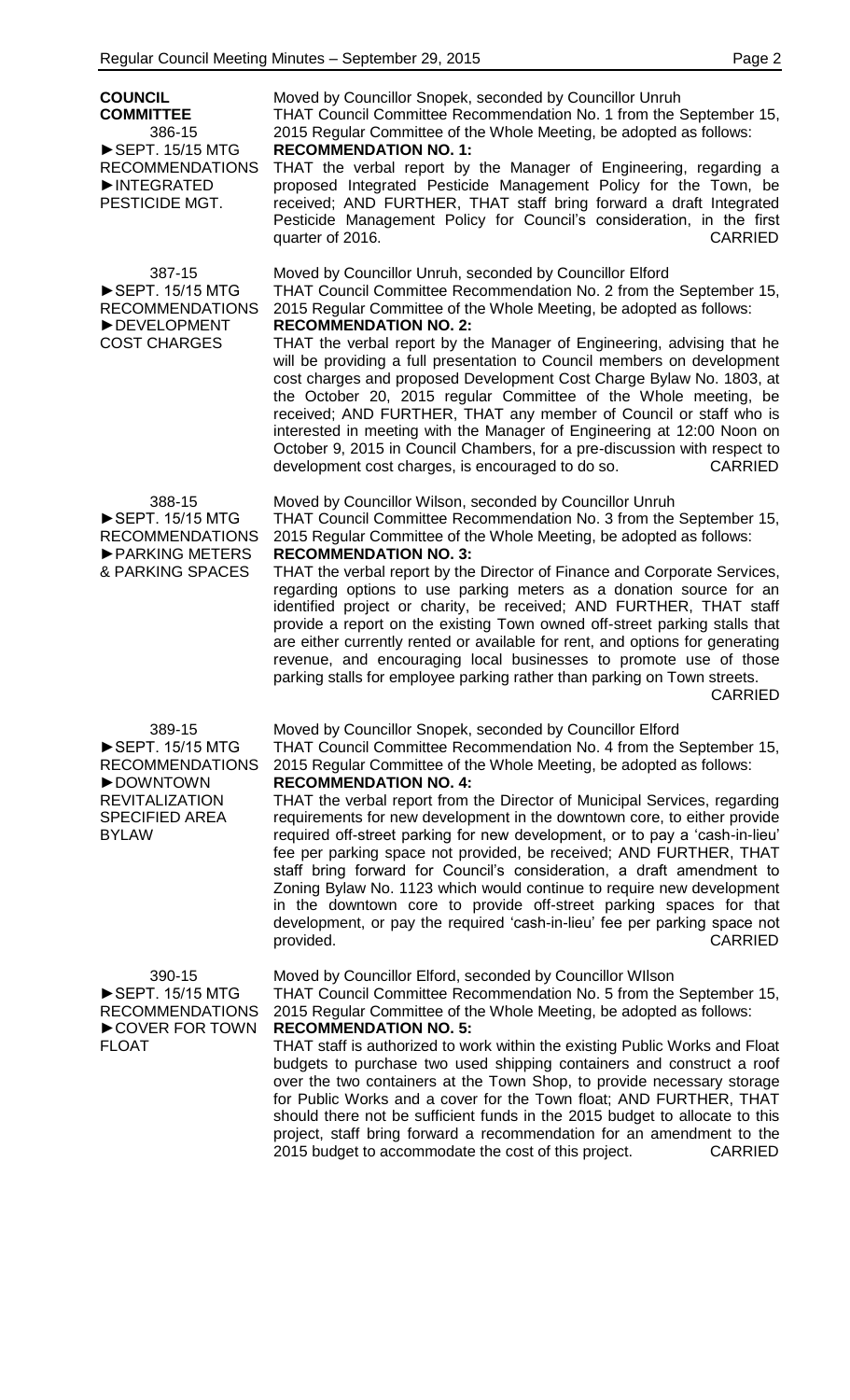| 391-15<br>SEPT. 15/15 MTG<br><b>RECOMMENDATIONS</b><br>DUMP BOX /<br><b>BELLY-PLOUGH</b>                                               | Moved by Councillor Unruh, seconded by Councillor Elford<br>THAT Council Committee Recommendation No. 6 from the September 15,<br>2015 Regular Committee of the Whole Meeting, be adopted as follows:<br><b>RECOMMENDATION NO. 6:</b><br>THAT the verbal report by the Director of Municipal Services and Works<br>Superintendent, regarding the proposed purchase of a multi-season dump<br>box and belly-plough for the new tandem dump truck, be received; AND<br>FURTHER, THAT Council authorizes an amendment to increase the 2015<br>Capital Equipment budget for Public Works by \$20,000.00 to purchase a<br>multi-season dump box and belly-plough for the new tandem dump truck in<br>2015 rather than in 2016, with these funds being reallocated from the<br>proposed 2016 Capital Equipment budget (identified in the Five Year<br>Financial Plan).<br><b>CARRIED</b> |
|----------------------------------------------------------------------------------------------------------------------------------------|------------------------------------------------------------------------------------------------------------------------------------------------------------------------------------------------------------------------------------------------------------------------------------------------------------------------------------------------------------------------------------------------------------------------------------------------------------------------------------------------------------------------------------------------------------------------------------------------------------------------------------------------------------------------------------------------------------------------------------------------------------------------------------------------------------------------------------------------------------------------------------|
| 392-15<br>$\triangleright$ SEPT. 15/15 MTG<br><b>RECOMMENDATIONS</b><br>▶ YARD WASTE<br><b>DROP-OFF SITE</b>                           | Moved by Councillor Snopek, seconded by Councillor Comer<br>THAT Council Committee Recommendation No. 7 from the September 15,<br>2015 Regular Committee of the Whole Meeting, be adopted as follows:<br><b>RECOMMENDATION NO. 7:</b><br>THAT staff draft a report for Council's consideration, identifying options<br>and costs related to a drop-off location for residents to dispose of grass<br>clippings and yard waste, including security of the site.<br><b>CARRIED</b>                                                                                                                                                                                                                                                                                                                                                                                                   |
| 393-15<br>SEPT. 15/15 MTG<br><b>RECOMMENDATIONS</b><br>OFF-LEASH DOG<br><b>PARK BUDGET</b>                                             | Moved by Councillor Snopek, seconded by Councillor Wilson<br>THAT Council Committee Recommendation No. 8 from the September 15,<br>2015 Regular Committee of the Whole Meeting, be adopted as follows:<br><b>RECOMMENDATION NO. 8:</b><br>THAT the verbal report by the Works Superintendent, regarding costs to<br>operate the Town's off-leash dog park over the past year, be received.<br><b>CARRIED</b>                                                                                                                                                                                                                                                                                                                                                                                                                                                                       |
| 394-15<br>▶ SEPT. 15/15 MTG<br><b>RECOMMENDATIONS</b><br>$\square$ WORK<br><b>EXPERIENCE</b><br><b>FIREFIGHTER</b><br><b>COMMENDED</b> | Moved by Councillor Wilson, seconded by Councillor Unruh<br>THAT Council Committee Recommendation No. 9 from the September 15,<br>2015 Regular Committee of the Whole Meeting, be adopted as follows:<br><b>RECOMMENDATION NO. 9:</b><br>THAT the letter from the Public Information Officer, North Idaho Type 3<br>Incident Management Team, US Forest Service, commending Creston<br>Fire & Rescue Work Experience Firefighter Eric Einagel on his work ethic,<br>creativity, initiative and outside of the box thinking in contributing to the<br>development of an emergency evacuation plan with respect to the Parker<br>Ridge Fire in Northern Idaho this past summer, be received.<br><b>CARRIED</b>                                                                                                                                                                       |
| 395-15<br>TAPS RE GRANT<br><b>OPPORTUNITY</b>                                                                                          | Moved by Councillor Comer, seconded by Councillor Elford<br>THAT Ltr #575 from Valley Community Services, regarding the Community<br>Action Initiative, and the verbal report by Maureen Cameron, TAPS<br>Community Liaison, Valley Community Services, advising they will be<br>submitting a Letter of Intent to the Community Action Initiative for a Service<br>Innovation Convening Grant, be received.<br><b>CARRIED</b>                                                                                                                                                                                                                                                                                                                                                                                                                                                      |
| 396-15<br>CV HOSPICE SOC.<br><b>RE GRANT REQUEST</b>                                                                                   | Moved by Councillor Snopek, seconded by Councillor Wilson<br>THAT Ltr #550 from the Creston Valley Hospice Society, requesting<br>funding support, be received; AND FURTHER, THAT Council approves a<br>Discretionary Grant to the Creston Valley Hospice Society, in the amount<br>of \$500.00, to assist with the Society's operating expenses.<br><b>CARRIED</b>                                                                                                                                                                                                                                                                                                                                                                                                                                                                                                                |
| 397-15<br>RQST DONATION<br><b>RE CUBS &amp; SCOUTS</b>                                                                                 | Moved by Councillor Unruh, seconded by Councillor Comer<br>THAT Ltr #569 from the Creston Cubs and Scouts, requesting a donation<br>of sand, be received; THAT Council approves a donation of twelve yards<br>of sand, to be delivered to the Creston Branch of Scouts Canada, at an<br>approximate cost of \$261.00; AND FURTHER, THAT funds be transferred<br>from Council's Discretionary Grant fund, to the Public Works budget, for<br>the cost of the sand, manpower, equipment and delivery of the sand.<br><b>CARRIED</b>                                                                                                                                                                                                                                                                                                                                                  |
| 398-15<br>$\blacktriangleright$ SCEEP<br><b>WORKSHOP</b>                                                                               | Moved by Councillor Boehmer, seconded by Councillor Elford<br>THAT Ltr #571 from the Manager of Engineering, regarding a Strategic<br>Community Energy & Emissions Planning (SCEEP) Workshop, be<br>received; AND FURTHER, THAT Mayor Toyota, Councillors Elford and<br>Wilson are authorized to attend the Strategic Community Energy &<br>Emissions Planning (SCEEP) Workshop in Creston on November 3, 2015.<br><b>CARRIED</b>                                                                                                                                                                                                                                                                                                                                                                                                                                                  |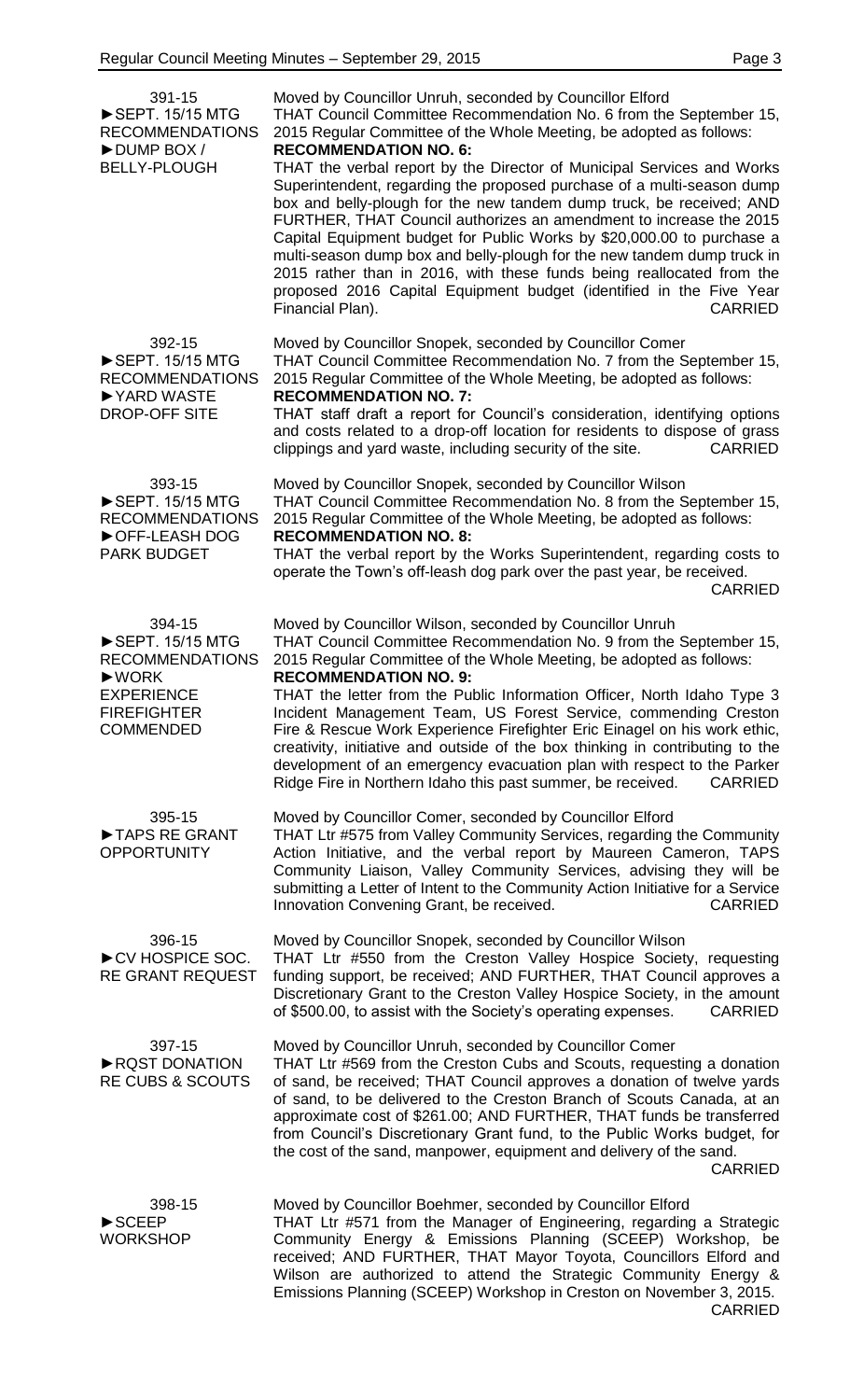| 399-15<br>▶ YES SELECT<br><b>COMMITTEE</b>                      | Moved by Councillor Snopek, seconded by Councillor Unruh<br>THAT Ltr #570 from the Local Government Intern, regarding the Youth<br>Engagement Strategy Select Committee, be received; AND FURTHER,<br>THAT the following individuals be appointed to the Youth Engagement<br>Strategy (YES) Select Committee, for a one-year term, commencing<br>September 29, 2015:<br>Two Council Representatives: Councillors Boehmer and Comer, with<br>Councillor Wilson being an Alternate<br>Two representatives of the Teen Action Committee (TAC):<br>Keyelle Hula (or Alternate) and Emily Ritter-Riegling (or Alternate)<br>Three representatives involved in youth programming:<br>Jesse Willicome, Support Worker<br>Jackie Hula, Teen Services Coordinator, Creston Library (Rachel<br>Wagner, Teen Advocate as Alternate)<br>Doreen Cardwell, Program Coordinator, Kootenay Employment<br>Services (KES)<br>One member of staff:<br>Executive Assistant or designate<br><b>CARRIED</b> |
|-----------------------------------------------------------------|---------------------------------------------------------------------------------------------------------------------------------------------------------------------------------------------------------------------------------------------------------------------------------------------------------------------------------------------------------------------------------------------------------------------------------------------------------------------------------------------------------------------------------------------------------------------------------------------------------------------------------------------------------------------------------------------------------------------------------------------------------------------------------------------------------------------------------------------------------------------------------------------------------------------------------------------------------------------------------------|
| 400-15<br>$\blacktriangleright$ AMEND<br><b>DRAINGAGE BYLAW</b> | Moved by Councillor Boehmer, seconded by Councillor Wilson<br>THAT Ltr #556 from the Director of Municipal Services, regarding an<br>amendment to Drainage Bylaw No. 1417, 1997, be received; AND<br>FURTHER, THAT Council consider three readings to Drainage<br>Amendment Bylaw No. 1829, 2015, at the September 29, 2015 Regular<br><b>CARRIED</b><br>Meeting.                                                                                                                                                                                                                                                                                                                                                                                                                                                                                                                                                                                                                     |
| <b>BYLAWS</b>                                                   | Moved by Councillor Boehmer, seconded by Councillor Wilson                                                                                                                                                                                                                                                                                                                                                                                                                                                                                                                                                                                                                                                                                                                                                                                                                                                                                                                            |
| 401-15                                                          | THAT Drainage Amendment Bylaw No. 1829, 2015, be read a first time by                                                                                                                                                                                                                                                                                                                                                                                                                                                                                                                                                                                                                                                                                                                                                                                                                                                                                                                 |
| ▶BYLAW 1829                                                     | title, second time by content.                                                                                                                                                                                                                                                                                                                                                                                                                                                                                                                                                                                                                                                                                                                                                                                                                                                                                                                                                        |
| $(1^{ST}$ & $2^{ND}$ RDGS)                                      | <b>CARRIED</b>                                                                                                                                                                                                                                                                                                                                                                                                                                                                                                                                                                                                                                                                                                                                                                                                                                                                                                                                                                        |
| 402-15                                                          | Moved by Councillor Boehmer, seconded by Councillor Elford                                                                                                                                                                                                                                                                                                                                                                                                                                                                                                                                                                                                                                                                                                                                                                                                                                                                                                                            |
| BYLAW 1829                                                      | THAT Drainage Amendment Bylaw No. 1829, 2015, be read a third time.                                                                                                                                                                                                                                                                                                                                                                                                                                                                                                                                                                                                                                                                                                                                                                                                                                                                                                                   |
| $(3^{RD}$ RDG)                                                  | <b>CARRIED</b>                                                                                                                                                                                                                                                                                                                                                                                                                                                                                                                                                                                                                                                                                                                                                                                                                                                                                                                                                                        |
| 403-15                                                          | Moved by Councillor Boehmer, seconded by Councillor Snopek                                                                                                                                                                                                                                                                                                                                                                                                                                                                                                                                                                                                                                                                                                                                                                                                                                                                                                                            |
| BYLAW 1824                                                      | THAT third reading of Cemeteries Regulations and Operations Bylaw No.                                                                                                                                                                                                                                                                                                                                                                                                                                                                                                                                                                                                                                                                                                                                                                                                                                                                                                                 |
| (RESCIND 3RD                                                    | 1824, 2015, be rescinded.                                                                                                                                                                                                                                                                                                                                                                                                                                                                                                                                                                                                                                                                                                                                                                                                                                                                                                                                                             |
| <b>READING)</b>                                                 | <b>CARRIED</b>                                                                                                                                                                                                                                                                                                                                                                                                                                                                                                                                                                                                                                                                                                                                                                                                                                                                                                                                                                        |
| 404-15                                                          | Moved by Councillor Unruh, seconded by Councillor Boehmer                                                                                                                                                                                                                                                                                                                                                                                                                                                                                                                                                                                                                                                                                                                                                                                                                                                                                                                             |
| BYLAW 1824                                                      | THAT Cemeteries Regulations and Operations Bylaw No. 1824, 2015, be                                                                                                                                                                                                                                                                                                                                                                                                                                                                                                                                                                                                                                                                                                                                                                                                                                                                                                                   |
| $(3^{RD}$ RDG AS                                                | read a third time, as amended.                                                                                                                                                                                                                                                                                                                                                                                                                                                                                                                                                                                                                                                                                                                                                                                                                                                                                                                                                        |
| AMENDED)                                                        | <b>CARRIED</b>                                                                                                                                                                                                                                                                                                                                                                                                                                                                                                                                                                                                                                                                                                                                                                                                                                                                                                                                                                        |
| 405-15<br>BYLAW 1824<br>(ADOPTION)                              | Moved by Councillor Comer, seconded by Councillor Unruh<br>THAT Cemeteries Regulations and Operations Bylaw No. 1824, 2015, be<br><b>CARRIED</b><br>adopted.                                                                                                                                                                                                                                                                                                                                                                                                                                                                                                                                                                                                                                                                                                                                                                                                                          |
| 406-15                                                          | Moved by Councillor Boehmer, seconded by Councillor Comer                                                                                                                                                                                                                                                                                                                                                                                                                                                                                                                                                                                                                                                                                                                                                                                                                                                                                                                             |
| COMMITTEE OF                                                    | THAT the Regular Committee of the Whole Meeting agenda, as presented,                                                                                                                                                                                                                                                                                                                                                                                                                                                                                                                                                                                                                                                                                                                                                                                                                                                                                                                 |
| THE WHOLE                                                       | be received.                                                                                                                                                                                                                                                                                                                                                                                                                                                                                                                                                                                                                                                                                                                                                                                                                                                                                                                                                                          |
| AGENDA                                                          | <b>CARRIED</b>                                                                                                                                                                                                                                                                                                                                                                                                                                                                                                                                                                                                                                                                                                                                                                                                                                                                                                                                                                        |
| <b>NEW BUSINESS</b>                                             | Moved by Councillor Boehmer, seconded by Councillor Snopek                                                                                                                                                                                                                                                                                                                                                                                                                                                                                                                                                                                                                                                                                                                                                                                                                                                                                                                            |
| 407-15                                                          | THAT the verbal report by Mayor Toyota, regarding a letter of appreciation                                                                                                                                                                                                                                                                                                                                                                                                                                                                                                                                                                                                                                                                                                                                                                                                                                                                                                            |
| $\triangleright$ PINE ST./HWY #3                                | from Eva and Fred Ruprecht, for the redesign of the Pine Street/Highway 3                                                                                                                                                                                                                                                                                                                                                                                                                                                                                                                                                                                                                                                                                                                                                                                                                                                                                                             |
| <b>INTERSECTION</b>                                             | intersection; and the letter from Pat Lewin enquiring as to whether or not                                                                                                                                                                                                                                                                                                                                                                                                                                                                                                                                                                                                                                                                                                                                                                                                                                                                                                            |
| SNOW CLEARING                                                   | the Town provided snow clearing of the Millennium Trail, be received.                                                                                                                                                                                                                                                                                                                                                                                                                                                                                                                                                                                                                                                                                                                                                                                                                                                                                                                 |
| <b>RE TRAILS</b>                                                | <b>CARRIED</b>                                                                                                                                                                                                                                                                                                                                                                                                                                                                                                                                                                                                                                                                                                                                                                                                                                                                                                                                                                        |
| <b>REPORTS OF REPS.</b><br>CLR BOEHMER                          | Councillor Boehmer reported on his attendance at the UBCM Annual<br>Conference, the Business Walk Summary meeting, and a meeting with<br>respect to the Insurance RFP for the Town of Creston.                                                                                                                                                                                                                                                                                                                                                                                                                                                                                                                                                                                                                                                                                                                                                                                        |
| CLR COMER                                                       | Councillor Comer reported on her attendance at the UBCM Annual<br>Conference, a Network Society meeting and a Creston Valley Spirit<br>Committee meeting.                                                                                                                                                                                                                                                                                                                                                                                                                                                                                                                                                                                                                                                                                                                                                                                                                             |